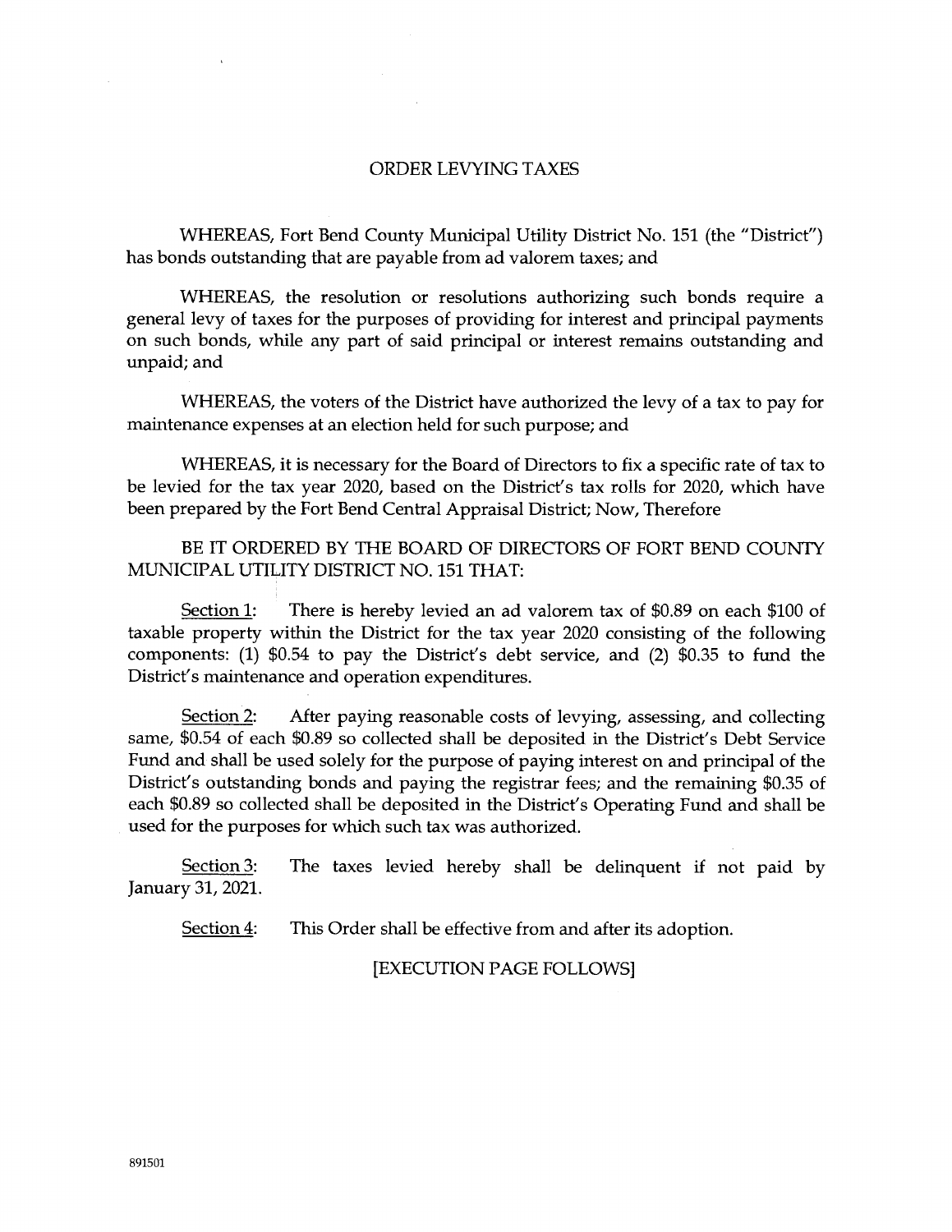PASSED AND APPROVED September 28, 2020.

President, Board of Directors

ATIEST:

Secretary, Board of Directors





 $\hat{\mathcal{S}}$